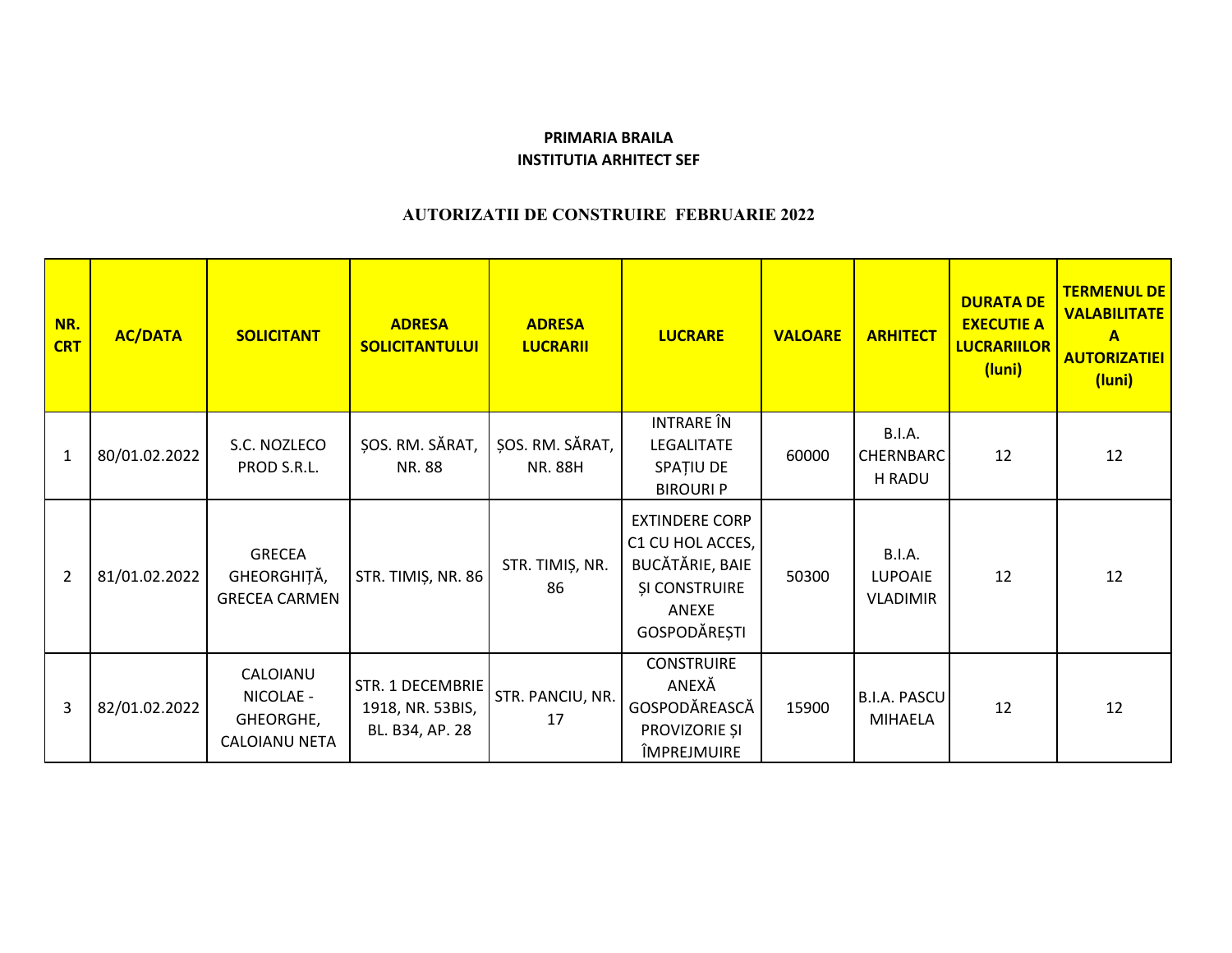| $\overline{4}$ | 83/01.02.2022 | SIMA IONUȚ ȘI<br><b>SIMA FLORENTINA</b>                        | Jud. BRĂILA,<br>BRĂILA, str. AL.<br>COCORILOR, nr. 6,<br>bl. E1, sc. 3, et. 6,<br>ap. 170 | Jud. BRĂILA,<br>BRĂILA, str.<br>VASILE SÎRBU, nr.<br>16 | DESFIINTARE<br>LOCUINȚĂ C1,<br>ANEXE C2, C3 ȘI<br><b>CONSTRUIRE</b><br>LOCUINȚĂ P+E                                                                                                                                                                | 100000 | <b>B.I.A. PASCU</b><br><b>MIHAELA</b>            | 12 | 12 |
|----------------|---------------|----------------------------------------------------------------|-------------------------------------------------------------------------------------------|---------------------------------------------------------|----------------------------------------------------------------------------------------------------------------------------------------------------------------------------------------------------------------------------------------------------|--------|--------------------------------------------------|----|----|
| 5              | 84/02.02.2022 | CHIVU IONEL și<br>CHIVU DANIELA                                | Jud. BRĂILA,<br>BRĂILA, str.<br>LIVEZILOR, nr. 3                                          | Jud. BRĂILA,<br>BRĂILA, str.<br>LIVEZILOR, nr. 3 A      | <b>CONSTRUIRE</b><br>LOCUINȚĂ PARTER<br>- INTRARE ÎN<br>LEGALITATE                                                                                                                                                                                 | 24500  | <b>B.I.A.</b><br><b>PERLEA</b><br><b>DANIELA</b> | 12 | 12 |
| 6              | 85/02.02.2022 | MIHAI NICUȘOR                                                  | Jud. BRĂILA,<br>BRĂILA, str.<br>LUPENI, nr. 28                                            | Jud. BRĂILA,<br>BRĂILA, str.<br>NUFĂRULUI, nr.<br>28    | <b>MODIFICARE</b><br><b>AUTORIZAȚIE PRIN</b><br><b>EXTINDERE</b><br><b>CONSTRUCTIE</b><br>AUTORIZATĂ CU<br><b>AUTORIZAȚIA DE</b><br><b>CONSTRUIRE NR.</b><br>501/28.07.2021<br>CU BUCĂTĂRIE DE<br>VARĂ ȘI REALIZARE<br>ÎMPREJMUIRE<br><b>TEREN</b> | 36560  | <b>B.I.A. LUCA</b><br><b>GHEORGHE</b>            | 12 | 12 |
| 7              | 86/03.02.2022 | <b>ENGIE ROMÂNIA</b><br>SA pentru<br>BĂJĂNARU<br><b>MARIAN</b> | BUCUREȘTI, str. B-<br>DUL MĂRĂȘEȘTI,<br>nr. 4-6                                           | Jud. BRĂILA,<br>BRĂILA, str.<br>PROGRESULUI,<br>nr. $4$ | BRANŞAMENT<br><b>GAZE NATURALE</b><br><b>MEDIE PRESIUNE</b>                                                                                                                                                                                        | 4274   | S.C. STAR<br><b>P&amp;G S.R.L.</b>               | 6  | 12 |
| 8              | 87/03.02.2022 | <b>ENGIE ROMÂNIA</b><br>SA pentru SIMA<br><b>FLORENTINA</b>    | BUCUREȘTI, str. B-<br>DUL MĂRĂȘEȘTI,<br>nr. 4-6                                           | Jud. BRĂILA,<br>BRĂILA, str.<br>ARȚARULUI, nr. 5        | BRANȘAMENT<br><b>GAZE NATURALE</b>                                                                                                                                                                                                                 | 4408   | S.C. GEANNI<br>STAR S.R.L.                       | 6  | 12 |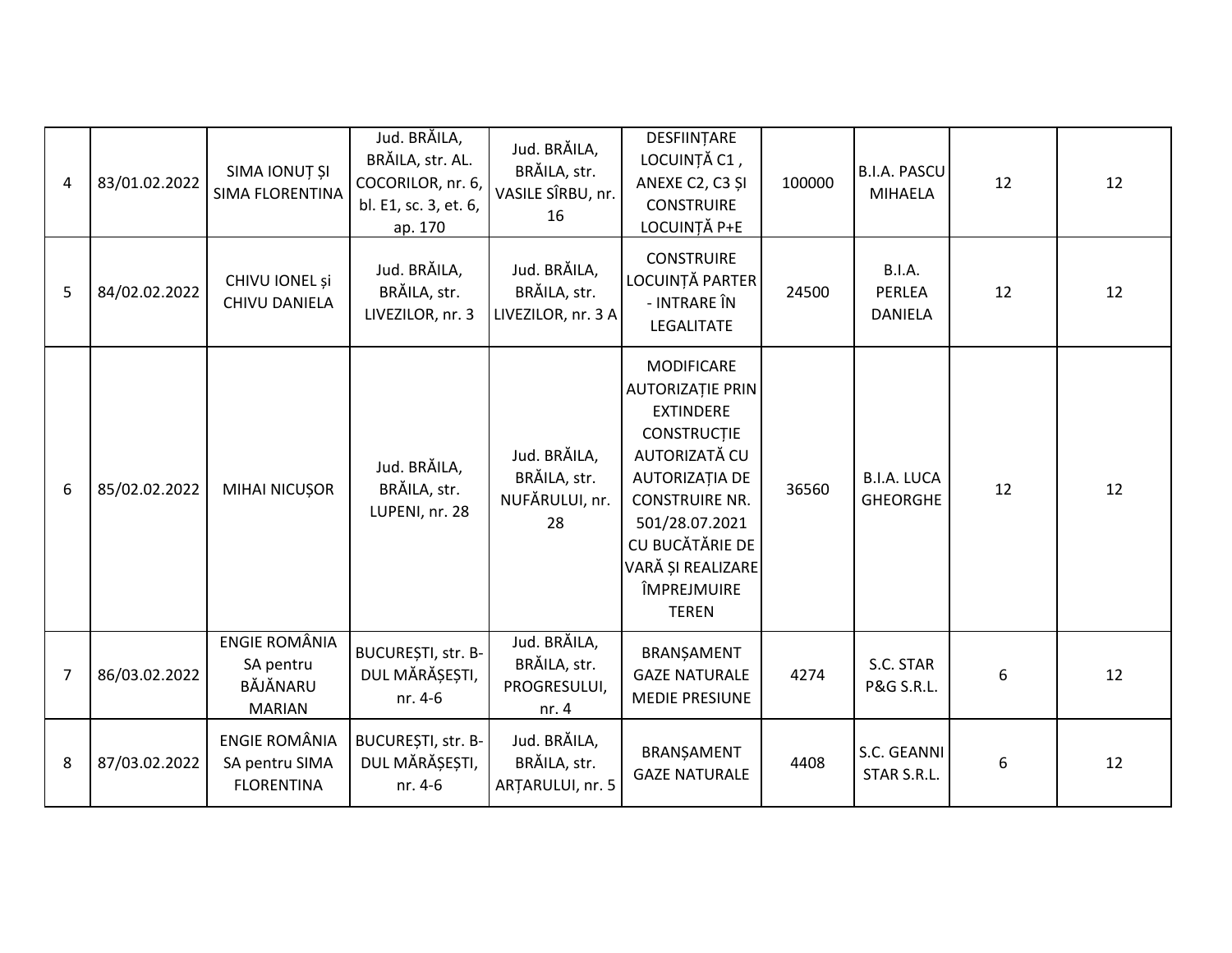| 9  | 88/03.02.2022  | <b>ENGIE ROMÂNIA</b><br>SA pentru<br>URLUIALĂ<br><b>MÄNDICA</b>                   | BUCUREȘTI, str. B-<br>DUL MARĂȘEȘTI,<br>nr. 4-6    | Jud. BRĂILA,<br>BRĂILA, str.<br>MIRCEA CEL<br>MARE, nr. 155 bis | BRANŞAMENT<br><b>GAZE NATURALE</b>                              | 4588 | S.C. GEANNI<br>STAR S.R.L.              | 6       | 12 |
|----|----------------|-----------------------------------------------------------------------------------|----------------------------------------------------|-----------------------------------------------------------------|-----------------------------------------------------------------|------|-----------------------------------------|---------|----|
| 10 | 89/03.02.2022  | <b>ENGIE ROMÂNIA</b><br>SA pentru<br><b>BARANGA</b><br><b>CAMELIA</b>             | BUCUREȘTI, str. B-<br>DUL MĂRĂȘEȘTI,<br>nr. 4-6    | Jud. BRĂILA,<br>BRĂILA, str.<br>MIRCEA CEL<br>MARE, nr. 204     | RACORD GAZE<br><b>NATURALE</b>                                  | 2280 | S.C.<br><b>GIMVEST</b><br>S.R.L         | 6       | 12 |
| 11 | 90/07.02.2022  | ENGIE ROMÂNIA<br>SA - pentru POPA<br><b>JENICA</b>                                | <b>BUCURESTI, str.</b><br>MĂRĂȘEȘTI, nr. 4-<br>6   | Jud. BRĂILA,<br>BRĂILA, str.<br>DORULUI, nr. 24                 | <b>RACORD GAZE</b><br><b>NATURALE</b>                           | 2280 | S.C.<br><b>GIMVEST</b><br>S.R.L         | 12      | 12 |
| 12 | 91/07.02.2022  | <b>ENGIE ROMÂNIA</b><br>SA - pentru<br>POTÎRNICHE TITA                            | BUCUREȘTI, str.<br>MĂRĂȘEȘTI, nr. 4-<br>6          | Jud. BRĂILA,<br>BRĂILA, str.<br>VIFORULUI, nr. 27               | BRANȘAMENT<br><b>GAZE NATURALE</b>                              | 7420 | S.C.<br>"I.R.I.G.C.<br>IMPEX"<br>S.R.L. | 6       | 12 |
| 13 | 92/08.02.2022  | <b>ENGIE ROMÂNIA</b><br>SA - UDREA<br><b>ADRIANA -</b><br><b>MIHAELA</b>          | <b>BUCUREȘTI, B-DUL</b><br>MĂRĂȘEȘTI, NR. 4 -<br>6 | STR. TIMIȘ, NR.<br>157K                                         | BRANŞAMENT<br><b>GAZE NATURALE SI</b><br><b>PRM</b>             | 2845 | GAZTERM-<br><b>PROIECT</b><br>GALAȚI    | 20 ZILE | 12 |
| 14 |                | ENGIE ROMÂNIA<br>93/08.02.2022   SA - pentru ANANE<br>PELAGHIA                    | BUCUREȘTI, str.<br>MĂRĂȘEȘTI, nr. 4-<br>ѧ          | STR. MATEI<br>BASARAB, NR. 63                                   | BRANȘAMENT<br><b>GAZE NATURALE ȘI</b><br><b>PRM</b>             | 3578 | GAZTERM-<br><b>PROIECT</b><br>GALAȚI    | 6       | 12 |
| 15 | /94/08.02.2022 | <b>ENGIE ROMÂNIA</b><br>SA - pentru LEICA<br><b>EUGEN</b>                         | BUCUREȘTI, str.<br>MĂRĂȘEȘTI, nr. 4-<br>6          | STR. ARTARULUI,<br>NR. 68                                       | BRANŞAMENT<br><b>GAZE NATURALE</b>                              | 4048 | S.C. GEANNI<br>STAR S.R.L.              | 6       | 12 |
| 16 | 95/09.02.2022  | ERMINEANU<br><b>NICOLAE SI</b><br>ERMINEANU<br><b>GEORGIANA -</b><br><b>ALINA</b> | STR. VIFORULUI,<br>NR. 39                          | STR. VIFORULUI,<br>NR. 39                                       | <b>CONSTRUIRE</b><br><b>GARAJ ȘI</b><br>ÎMPREJMUIRE<br>PARȚIALĂ | 4973 | <b>B.I.A. LUCA</b><br><b>GHEORGHE</b>   | 12      | 12 |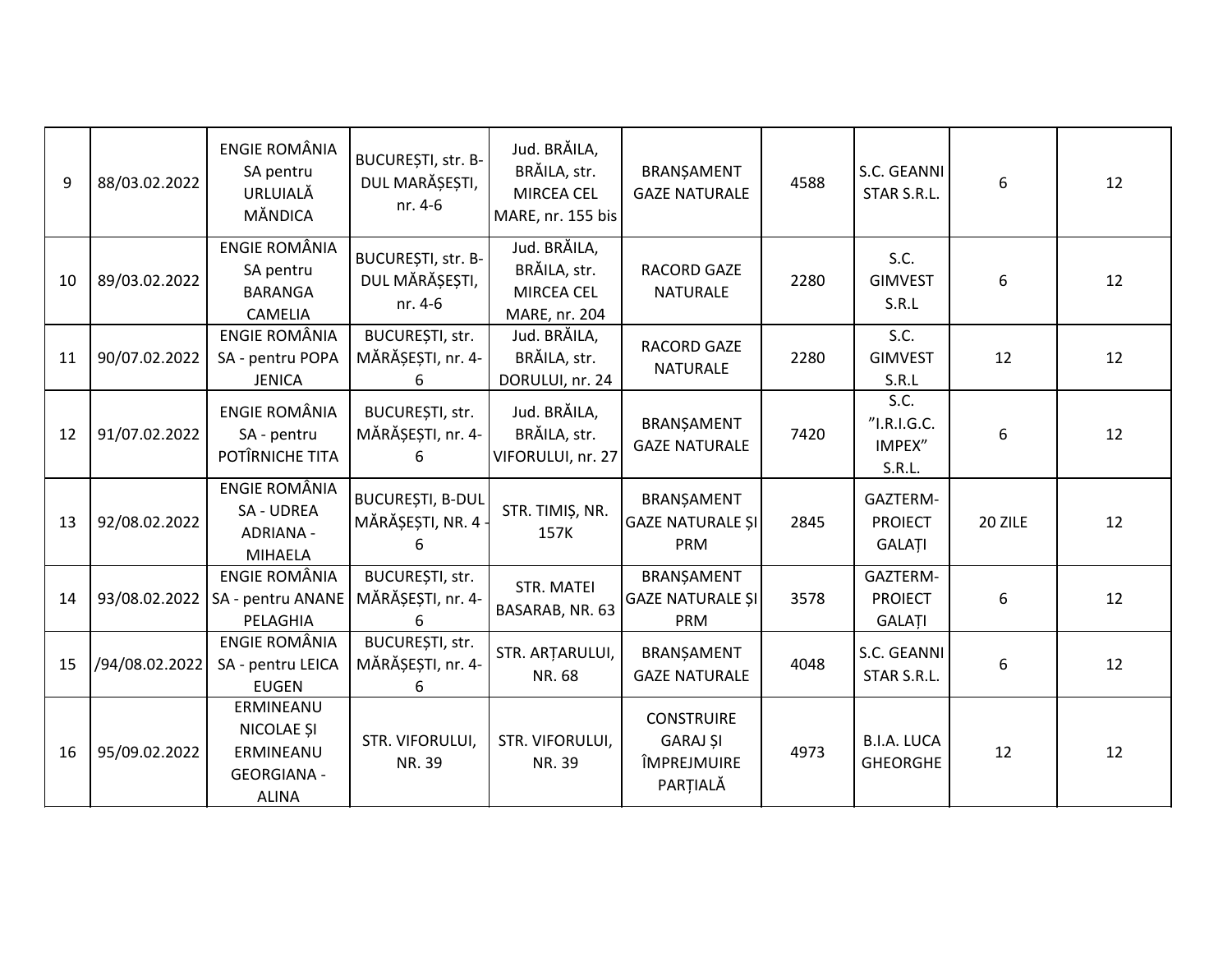| 17 | 96/09.02.2022 | <b>LEOPA SANDU</b><br>MMIHAIL, LEOPA<br>VASILICA -<br>CARMEN | STR. TÂRGOVIȘTE,<br>NR. 3, BL. E2, SC. 6,<br>ET. P, AP.103         | STR. OCTAV<br>DOICESCU, NR.<br>16, BL. D8, SC. 1,<br>ET. P, AP. 4, NR.<br>33BIS | <b>SCHIMBARE DE</b><br><b>DESTINAȚIE DIN</b><br>LOCUINȚĂ ÎN<br>SALON<br>ÎNFRUMUSEȚARE,<br>(INCLUSIV FRIZERIE<br>ȘI COSMETICĂ),<br><b>CONSTRUIRE ALEE,</b><br>TREPTE, PODEST ȘI<br>UȘĂ DE ACCES ÎN<br><b>BALCON EXISTENT</b> | 1000   | <b>B.I.A.</b><br><b>LUPOAIE</b><br><b>VLADIMIR</b> | 12 | 12 |
|----|---------------|--------------------------------------------------------------|--------------------------------------------------------------------|---------------------------------------------------------------------------------|-----------------------------------------------------------------------------------------------------------------------------------------------------------------------------------------------------------------------------|--------|----------------------------------------------------|----|----|
| 18 | 97/09.02.2022 | CHIRILĂ VALENTIN,<br>CHIRILĂ<br>ALEXANDRA -<br><b>ANCA</b>   | STR. PROF.<br><b>GHEORGHE</b><br><b>MUNTENU</b><br>MURGOCI, NR. 31 | STR. PROF.<br><b>GHEORGHE</b><br><b>MUNTENU</b><br>MURGOCI, NR.<br>31A          | <b>CONSTRUIRE</b><br>LOCUINȚĂ P+Mp -<br><b>INTRARE</b> ÎN<br>LEGALITATE;<br><b>CONSTRUIRE</b><br>ANEXĂ ȘI<br>ÎMPREJMUIRE                                                                                                    | 155403 | <b>B.I.A. LUCA</b><br><b>GHEORGHE</b>              | 12 | 12 |
| 19 | 98/09.02.2022 | <b>ENGIE ROMÂNIA</b><br>SA - pentru<br>MUNTEANU EMIL         | BUCUREȘTI, str.<br>MĂRĂȘEȘTI, nr. 4-<br>6                          | Jud. BRĂILA,<br>BRĂILA, str.<br>OLTULUI, nr. 5<br>LOT <sub>1</sub>              | BRANŞAMENT<br><b>GAZE NATURALE</b>                                                                                                                                                                                          | 5545   | GAZTERM-<br><b>PROIECT</b>                         | 6  | 12 |
| 20 | 99/09.02.2022 | <b>ENGIE ROMÂNIA</b><br>SA - pentru<br>SUBȚIRICĂ ȘTEFAN      | BUCUREȘTI, str.<br>MĂRĂȘEȘTI, nr. 4-<br>6                          | STR. CALEA<br>GALAȚI, NR. 106                                                   | <b>RACORD GAZE</b><br><b>NATURALE</b>                                                                                                                                                                                       | 3962   | S.C.<br><b>GIMVEST</b><br>S.R.L                    | 6  | 12 |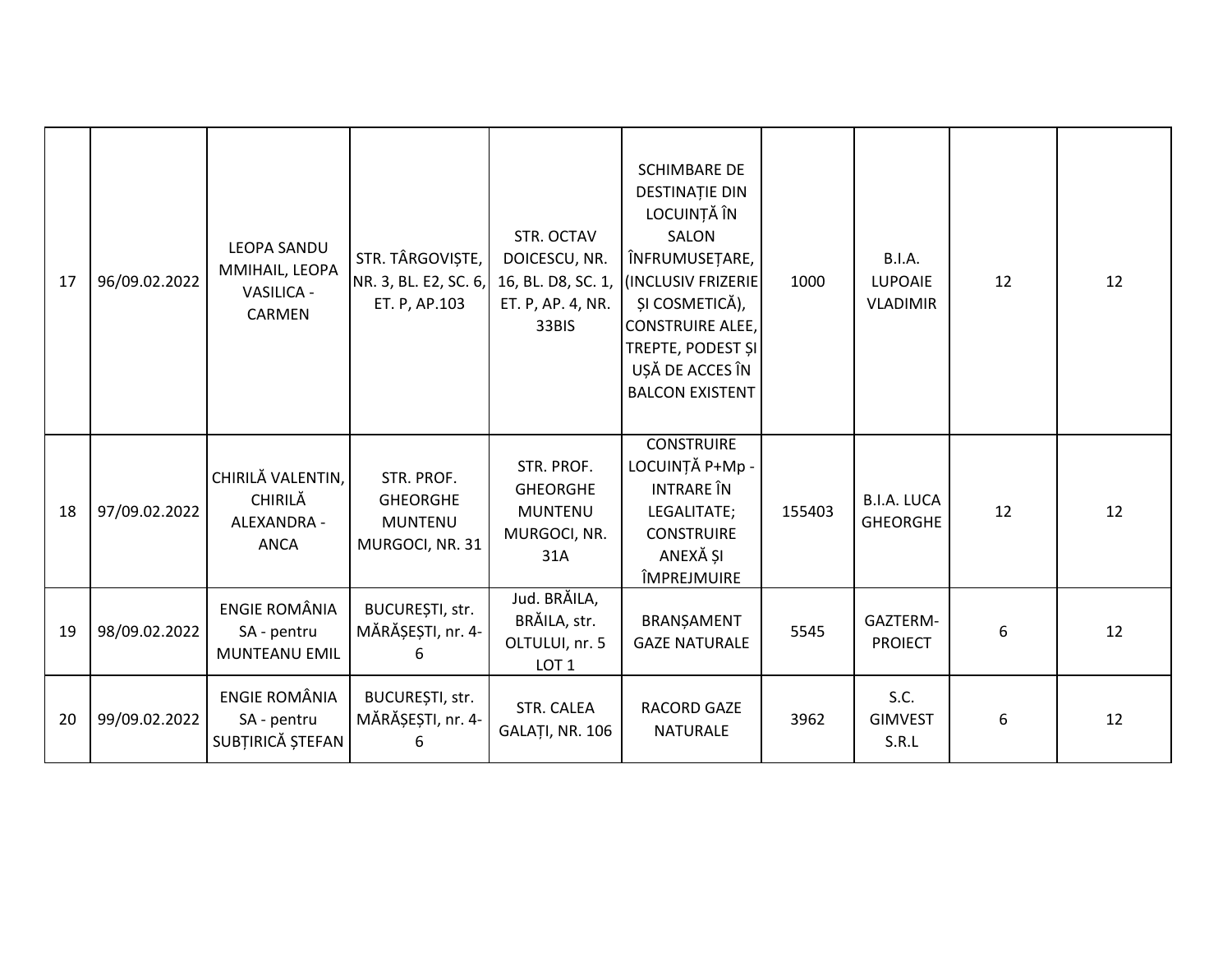| 21 |                | ENGIE ROMÂNIA<br>100/09.02.2022 SA - pentru OPREA<br><b>NICOLETA</b> | BUCUREȘTI, str.<br>MĂRĂȘEȘTI, nr. 4-<br>6                           | STR. CARANTINA,<br>NR. 40 LOT2,<br>ALIPIT CU STR.<br>SABINELOR, NR. 1 | RACORD GAZE<br><b>NATURALE -</b><br>RACORDARE DIN<br><b>STR. SABINELOR</b>                               | 2280   | S.C.<br><b>GIMVEST</b><br>S.R.L       | 6  | 12 |
|----|----------------|----------------------------------------------------------------------|---------------------------------------------------------------------|-----------------------------------------------------------------------|----------------------------------------------------------------------------------------------------------|--------|---------------------------------------|----|----|
| 22 | 101/10.02.2022 | OPRIȘAN MIHAI<br><b>ADRIAN</b>                                       | STR. HIPODROM,<br>NR. 5, BL. G5, AP.<br>63                          | STR. MIORITEI,<br><b>NR. 8C</b>                                       | <b>CONSTRUIRE</b><br>LOCUINȚĂ P+1E ȘI<br>ÎMPREJMUIRE<br><b>TEREN</b>                                     | 117000 | <b>B.I.A. LUCA</b><br><b>GHEORGHE</b> | 24 | 12 |
| 23 | 102/10.02.2022 | S.C. AUTOSERVICE<br>TOTAL S.R.L.                                     | STR. VERDUN<br>DEPOZIT CENT.<br>NOTAT C6 - LOT 2,<br><b>NR. 11A</b> | ŞOS.<br>BALDOVINEȘTI,<br><b>NR. 8C</b>                                | <b>CONSTRUIRE</b><br>ANEXĂ, (GRUP<br>SANITAR, VESTIAR,<br>SALĂ DE MESE ȘI<br>MAGAZIE)                    | 64800  | <b>B.I.A. PASCU</b><br><b>MIHAELA</b> | 24 | 12 |
| 24 | 103/11.02.2022 | <b>STROIE ADRIANA</b>                                                | STR. BUJORULUI,<br><b>NR. 16C</b>                                   | STR. PALTINULUI,<br>NR. 17                                            | <b>CONSTRUIRE</b><br>LOCUINȚĂ ȘI<br>ÎMPREJMUIRE                                                          | 70000  | <b>B.I.A. LUCA</b><br><b>GHEORGHE</b> | 12 | 12 |
| 25 | 104/11.02.2022 | RĂZVAN FLORICA                                                       | STR. COSTACHE<br>NEGRUZZI, NR. 67                                   | STR. COSTACHE<br>NEGRUZZI, NR. 67                                     | <b>DESFIINTARE CORP</b><br>C2, EXTINDERE<br>CORP C3 -<br>LOCUINȚĂ P,<br><b>CONSTRUIRE</b><br>ÎMPREJMUIRE | 61000  | <b>B.I.A. LUCA</b><br><b>GHEORGHE</b> | 24 | 12 |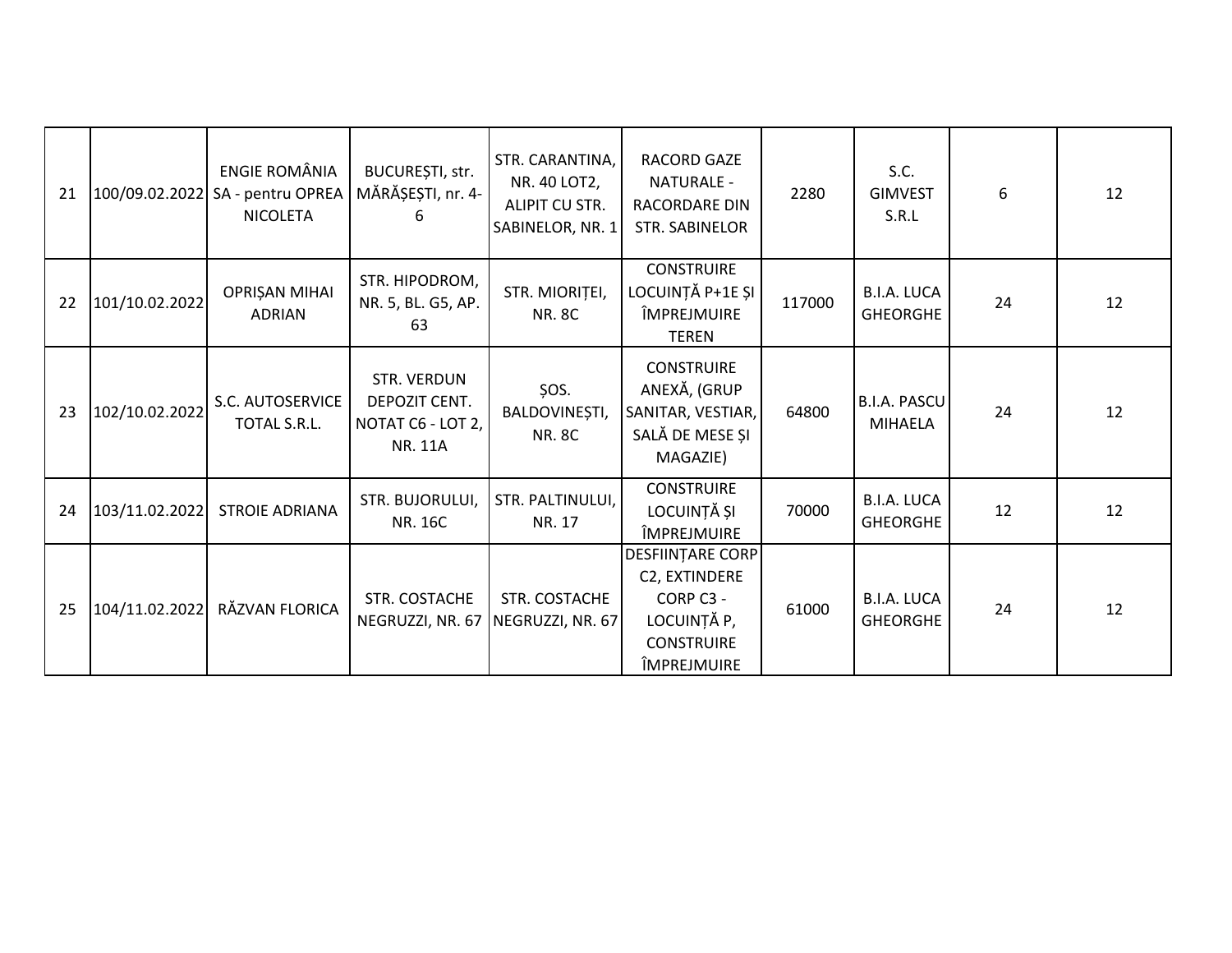| 26 | 105/11.02.2022 | VECHIU GELU,<br><b>VECHIU NICOLETA</b>                       | STR. PLEVNA, NR.<br>71STR. SEBEȘ, NR.<br>47               | STR. SEBEŞ, NR.<br>47                     | <b>DESFIINTARE CORP</b><br><b>C2 ȘI CONSTRUIRE</b><br><b>EXTINDERE CORP</b><br>C1 P, (CU CASA<br>SCĂRII ȘI<br>BUCĂTĂRIE)<br>MANSARDARE<br>PARȚIALĂ ȘI<br><b>SCHIMBARE DE</b><br><b>DESTINATIE DIN</b><br><b>ATELIER DE</b><br>PRELUCRĂRI PRIN<br>AȘCHIERE ÎN<br>LOCUINȚĂ | 52000 | <b>B.I.A. LUCA</b><br><b>GHEORGHE</b> | 12 | 12 |
|----|----------------|--------------------------------------------------------------|-----------------------------------------------------------|-------------------------------------------|--------------------------------------------------------------------------------------------------------------------------------------------------------------------------------------------------------------------------------------------------------------------------|-------|---------------------------------------|----|----|
| 27 | 106/14.02.2022 | ENGIE ROMÂNIA<br>SA - GOANȚĂ<br><b>ADRIAN MIHAI</b>          | BUCUREȘTI, str.<br>MĂRĂȘEȘTI, nr. 4-                      | STR. PLEVNA, NR.<br>168                   | RACORD GAZE<br><b>NATURALE</b>                                                                                                                                                                                                                                           | 3962  | S.C.<br><b>GIMVEST</b><br>S.R.L       | 6  | 12 |
| 28 | 107/14.02.2022 | ENGIE ROMÂNIA<br><b>SA - CONSTANTIN</b><br>ANGELICA          | BUCUREȘTI, str.<br>MĂRĂȘEȘTI, nr. 4- VULTURULUI, NR.<br>6 | STR.<br>10                                | <b>RACORD GAZE</b><br><b>NATURALE</b>                                                                                                                                                                                                                                    | 2280  | S.C.<br><b>GIMVEST</b><br>S.R.L       | 6  | 12 |
| 29 |                | ENGIE ROMÂNIA<br>108/14.02.2022 SA - IOAN TATIANA<br>- ELENA | BUCUREȘTI, str.<br>MĂRĂȘEȘTI, nr. 4-<br>6                 | <b>STR. TITU</b><br>MAIORESCU, NR.<br>35A | RACORD GAZE<br>NATURALE FĂRĂ<br>SĂ AFECTEZE<br>CAROSABILUL,<br>RIGOLA, BORDURA<br><b>ȘI TROTUARUL</b>                                                                                                                                                                    | 3962  | S.C.<br><b>GIMVEST</b><br>S.R.L       | 6  | 12 |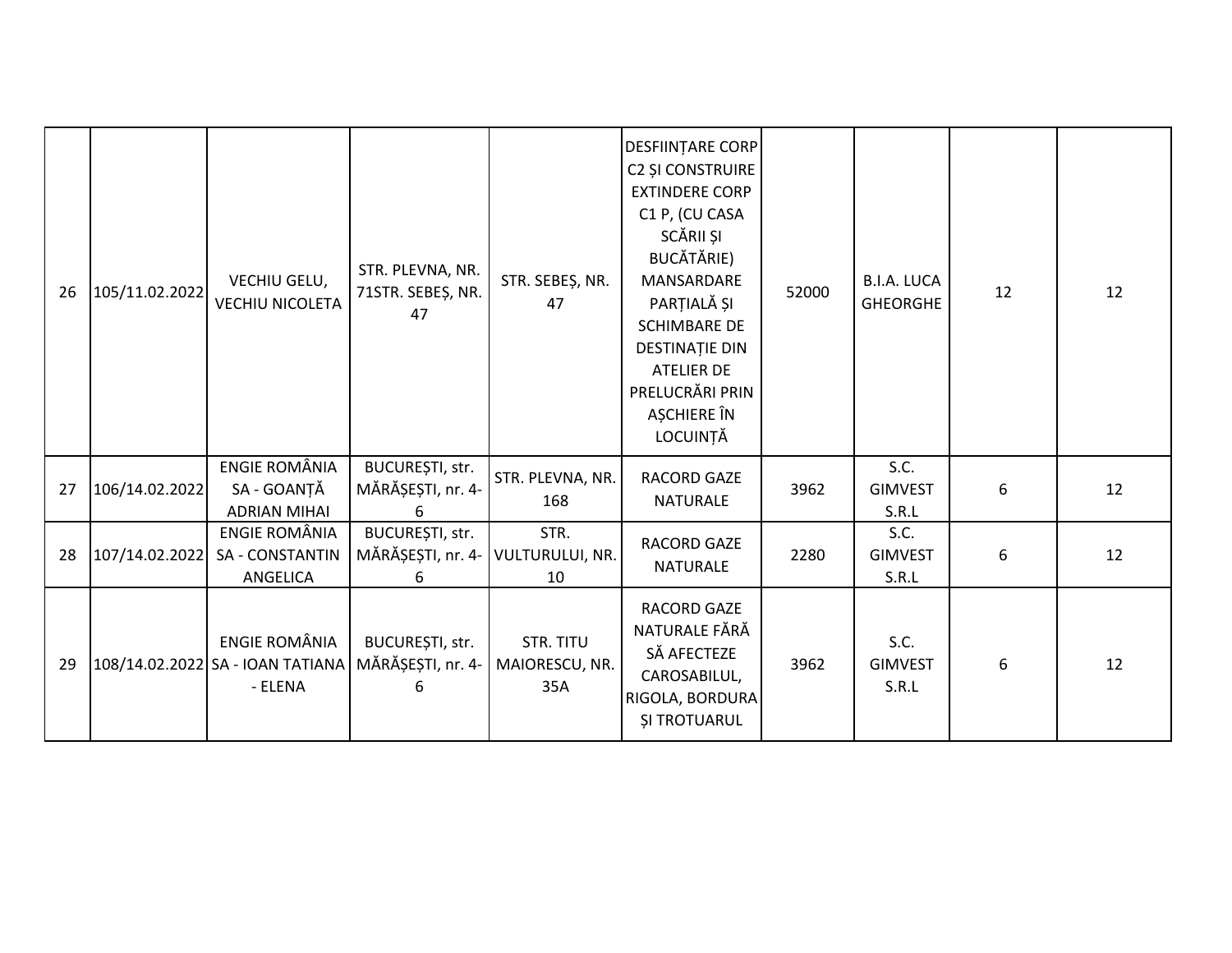|    |                |                                   |                                          |                      | RECOMPARTIMEN                       |          |                     |    |    |
|----|----------------|-----------------------------------|------------------------------------------|----------------------|-------------------------------------|----------|---------------------|----|----|
|    |                | MIHAIU IONELA,                    | ȘOS. BUZĂULUI,                           | SOS. BUZĂULUI,       | <b>TARE</b>                         |          | <b>B.I.A. LUCA</b>  |    |    |
| 30 | 109/14.02.2022 |                                   | NR. 22, BL. A23,                         | NR. 4, BL. A1B,      | APARTAMENT ȘI                       | 16720,45 | <b>GHEORGHE</b>     | 12 | 12 |
|    |                | MIHAIU NECULAI                    | SC. B, ET. 1, AP. 27 SC. 1, ET.1, AP. 23 |                      | <b>ÎNCHIDERE</b>                    |          |                     |    |    |
|    |                |                                   |                                          |                      | <b>BALCON</b>                       |          |                     |    |    |
|    |                |                                   |                                          |                      | <b>SCHIMBARE</b>                    |          |                     |    |    |
|    |                |                                   |                                          |                      | PARȚIALĂ DE                         |          |                     |    |    |
|    |                |                                   |                                          |                      | <b>DESTINAȚIE DIN</b>               |          |                     |    |    |
|    |                |                                   | STR. CHIȘINĂU,                           | <b>STR. GHEORGHE</b> | LOCUINȚĂ ÎN                         |          | <b>B.I.A.</b>       |    |    |
| 31 | 110/14.02.2022 | <b>TUDOROIU</b>                   | NR. 10, BL. P, SC.                       | CONSTANTINESC        | SPAȚIU                              | 2000     | LUPOAIE             | 12 | 12 |
|    |                | <b>GEORGEL</b>                    | 2, ET. 2, AP. 32                         | <b>U, NR. 38A</b>    | COMERCIAL                           |          | <b>VLADIMIR</b>     |    |    |
|    |                |                                   |                                          |                      | <b>PARTIAL P</b>                    |          |                     |    |    |
|    |                |                                   |                                          |                      | <b>CONSTRUCTIE C1)</b>              |          |                     |    |    |
|    |                |                                   |                                          |                      | <b>INTRARE</b> ÎN                   |          |                     |    |    |
|    |                |                                   |                                          |                      | LEGALITATE                          |          |                     |    |    |
|    |                |                                   | JUD. BRĂILA, COM.                        | STR.                 | <b>CONSTRUIRE</b>                   |          |                     |    |    |
| 32 | 111/14.02.2022 | CIOROIU FĂNEL,                    | STĂNCUȚA, STR.                           |                      | VULTURULUI, NR. LOCUINȚĂ P+Mp ȘI    | 120000   | <b>B.I.A. PASCU</b> | 24 | 12 |
|    |                | <b>CIOROIU MIRELA</b>             | POLITIEI, NR. 34                         | 9                    | ÎMPREJMUIRE                         |          | <b>MIHAELA</b>      |    |    |
|    |                |                                   |                                          |                      |                                     |          |                     |    |    |
|    |                |                                   | STR. SIRET, NR. 10,                      |                      | DESFIINTARE                         |          | <b>B.I.A.</b>       |    |    |
| 33 | 112/14.02.2022 | MITU SĂNDEL,                      | BL. S4A, SC. 1, ET.                      | STR. ARGEȘULUI,      | ANEXĂ C2 - WC ȘI                    | 197825   | PERLEA              | 24 | 12 |
|    |                | MITU DANIELA                      | 5, AP. 14                                | <b>NR. 27</b>        | <b>CONSTRUIRE</b>                   |          | <b>EUGENIA</b>      |    |    |
|    |                | S.C. ENGIE                        | BUCUREȘTI, str.                          | <b>STR. PICTOR</b>   | LOCUINȚĂ P+1E                       |          | <b>DANIELA</b>      |    |    |
| 34 | 113/15.02.2022 | ROMANIA S.A. -                    | MĂRĂȘEȘTI, nr. 4-                        | OCTAV BĂNCILĂ,       | BRANȘAMENT<br><b>GAZE NATURALE</b>  | 4489     | S.C. STAR           | 6  | 12 |
|    |                |                                   |                                          |                      |                                     |          | P&G S.R.L.          |    |    |
|    |                | <b>VOINEA CHITA</b><br>S.C. ENGIE | 6<br>BUCUREȘTI, str.                     | NR. 32               | <b>MEDIE PRESIUNE</b><br>BRANȘAMENT |          |                     |    |    |
| 35 | 114/15.02.2022 | ROMANIA S.A. -                    | MĂRĂȘEȘTI, nr. 4-                        | STR. ION SLAVICI,    | <b>GAZE NATURALE</b>                | 2777     | S.C. STAR           | 6  | 12 |
|    |                |                                   |                                          | NR. 57               |                                     |          | P&G S.R.L.          |    |    |
|    |                | <b>TUGUI NECULINA</b>             | 6                                        |                      | <b>MEDIE PRESIUNE</b>               |          |                     |    |    |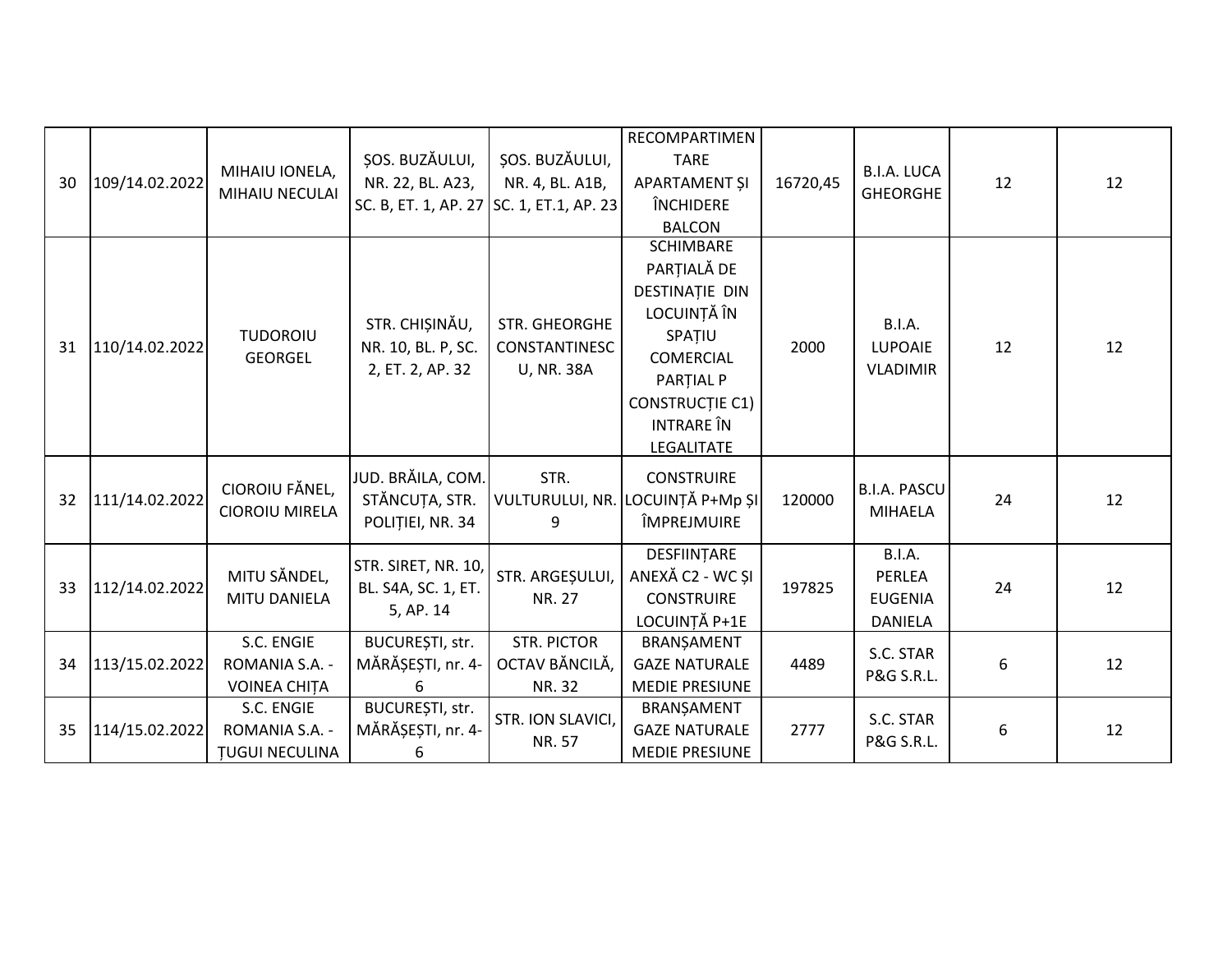| 36 | 115/15.02.2022 | S.C. ENGIE<br>ROMANIA S.A. -<br><b>CALU MARIA</b>       | BUCUREȘTI, str.<br>MĂRĂȘEȘTI, nr. 4-<br>6                                                                                                          | STR. EFTIMIE<br>MURGU, NR. 63                        | BRANŞAMENT<br><b>GAZE NATURALE</b>                                                                                                      | 6352   | S.C. I.R.I.G.C.<br><b>IMPEX S.R.L</b>  | 6  | 12 |
|----|----------------|---------------------------------------------------------|----------------------------------------------------------------------------------------------------------------------------------------------------|------------------------------------------------------|-----------------------------------------------------------------------------------------------------------------------------------------|--------|----------------------------------------|----|----|
| 37 | 116/15.02.2022 | S.C. ENGIE<br>ROMANIA S.A. -<br><b>BELIVACĂ STOIAN</b>  | BUCUREȘTI, str.<br>MĂRĂȘEȘTI, nr. 4-<br>6                                                                                                          | <b>STR. PICTOR ION</b><br>ANDREESCU, NR.<br>35       | BRANȘAMENT<br><b>GAZE NATURALE</b><br><b>MEDIE PRESIUNE</b>                                                                             | 3293   | S.C. STAR<br>P&G S.R.L.                | 12 | 12 |
| 38 | 117/15.02.2022 | <b>BUNEA VALENTIN</b><br><b>EUGEN</b>                   | STR. SEBEȘULUI,<br>NR. 5, BL. C, SC. 2,<br>ET. 2, AP. 31                                                                                           | STR. MERCUR,<br>NR. 44                               | CONSTRUIRE HALĂ<br>P+1Eparțial -<br><b>INTRETINERE SI</b><br>REPARAȚII AUTO,<br>PLATFORMĂ<br>BETONATĂ ȘI<br>ÎMPREJMUIRE<br><b>TEREN</b> | 168640 | <b>DIANA</b><br>ADETU<br>AVRAMESC<br>U | 24 | 12 |
| 39 | 118/15.02.2022 | S.C. AGRODIALEX<br>S.R.L.                               | JUD. BRĂILA, COM.<br>MOVILA MIRESII,<br><b>SAT MOVILA</b><br>MIRESII, STR.1216<br>FERMA7, CVARTAL<br>27, PARCELA<br>24211<br><b>CONSTRUCTIA C4</b> | P-TA LUMINII NR.<br>9 COLT CU STR.<br><b>RIŞIORI</b> | <b>CONSTRUIRE</b><br>ANEXĂ MAGAZIE P                                                                                                    | 70000  | <b>B.I.A. PASCU</b><br><b>MIHAELA</b>  | 12 | 12 |
| 40 | 119/15.02.2022 | S.C. ENGIE<br>ROMANIA S.A. -<br>S.C. SYLY COM<br>S.R.L. | BUCUREȘTI, str.<br>MĂRĂȘEȘTI, nr. 4-                                                                                                               | ŞOS. DE<br>CENTURĂ, NR. 1H                           | BRANŞAMENT<br><b>GAZE NATURALE</b>                                                                                                      | 7000   | S.C. GEANNI<br>STAR S.R.L.             | 6  | 12 |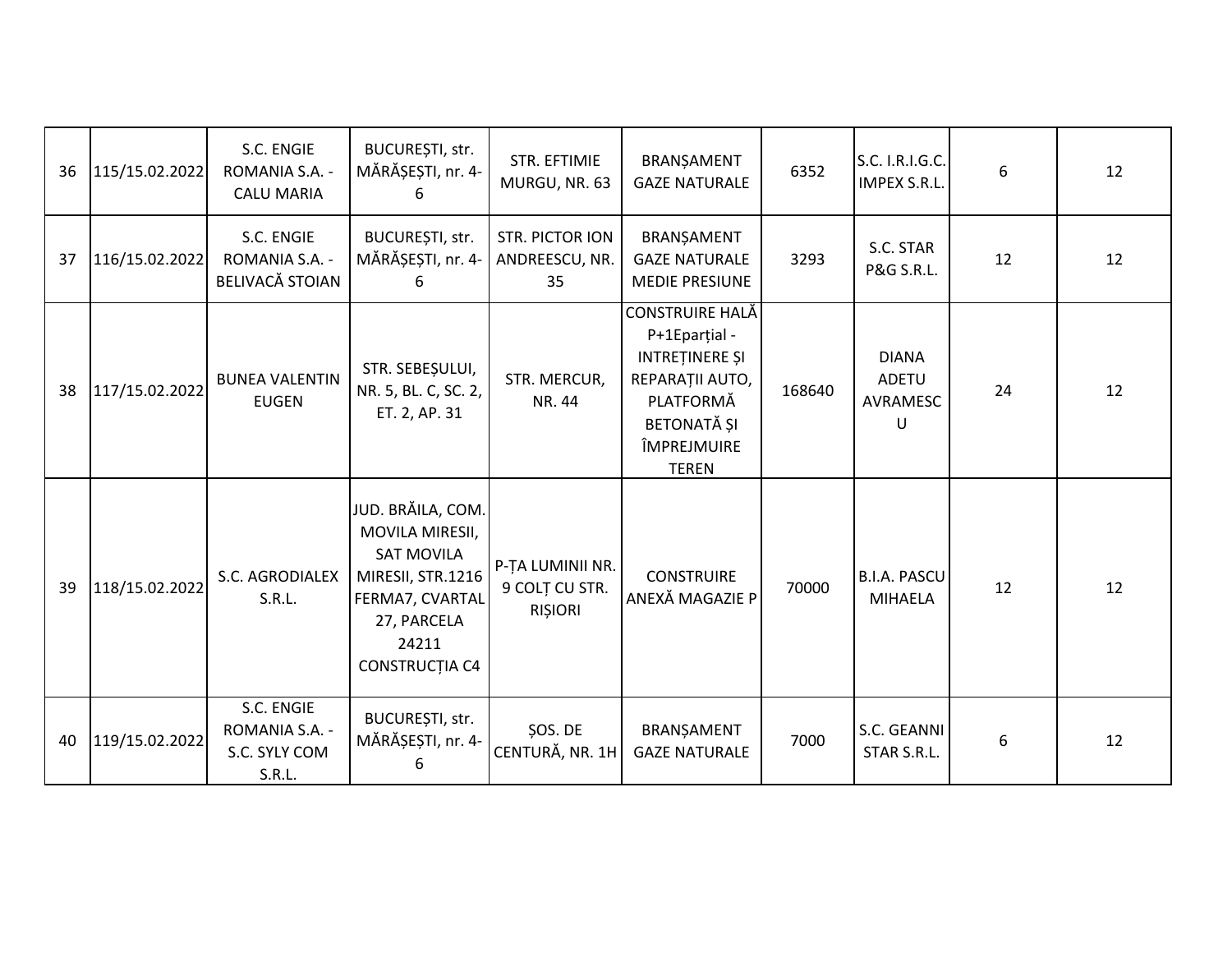| 41 | 120/15.02.2021 | S.C. ENGIE<br>ROMANIA S.A. -<br>RĂDUCA ELENA -<br><b>RALUCA</b>                    | BUCUREȘTI, str.<br>MĂRĂȘEȘTI, nr. 4-                    | <b>COMUNA DIN</b><br>PARIS, NR. 93A              | BRANȘAMENT<br><b>GAZE NATURALE</b><br><b>MEDIE PRESIUNE</b>                                            | 7448   | S.C. STAR<br><b>P&amp;G S.R.L.</b>                 | 6  | 12 |
|----|----------------|------------------------------------------------------------------------------------|---------------------------------------------------------|--------------------------------------------------|--------------------------------------------------------------------------------------------------------|--------|----------------------------------------------------|----|----|
| 42 | 121/15.02.2022 | TALPĂU EMIL                                                                        | <b>STR. ALECU</b><br>RUSSO, NR. 59B<br>LOT <sub>1</sub> | STR. ALECU<br>RUSSO, NR. 59B<br>LOT <sub>1</sub> | <b>SCHIMBARE DE</b><br>DESTINAȚIE<br>PARȚIALĂ DIN<br>LOCUINȚĂ ÎN<br><b>ATELIER</b><br><b>CROITORIE</b> | 2000   | <b>B.I.A.</b><br><b>LUPOAIE</b><br><b>VLADIMIR</b> | 12 | 12 |
| 43 | 122/16.02.2022 | S.C. ENGIE<br>ROMANIA S.A. -<br><b>COSTEA VIRGINICA</b>                            | BUCUREȘTI, str.<br>MĂRĂȘEȘTI, nr. 4-                    | STR. DEZROBIRII,<br>NR. 12                       | <b>RACORD GAZE</b><br><b>NATURALE</b>                                                                  | 3199   | S.C.<br><b>GIMVEST</b><br>S.R.L                    | 6  | 12 |
| 44 | 123/18.02.2022 | S.C. ENGIE<br>ROMANIA S.A. -<br><b>STOICULESCU</b><br>DĂNUT                        | BUCUREȘTI, str.<br>MĂRĂȘEȘTI, nr. 4-                    | STR. TEIULUI, NR.<br>47                          | BRANŞAMENT<br><b>GAZE NATURALE SI</b><br>PRM                                                           | 3763   | S.C. ESBECO<br><b>CONSTRUCT</b><br>S.R.L.          | 6  | 12 |
| 45 | 124/21.02.2022 | S.C. MD MASS<br><b>INTER SERV S.R.L. -</b><br><b>ANDRONIC</b><br><b>FLORENTINA</b> | STR. G-RAL<br><b>CONSTANTIN</b><br>ATANASIU, NR. 5      | STR. MINERVA,<br><b>NR. 36A</b>                  | <b>CONSTRUIRE</b><br>LOCUINTĂ P+E SI<br>ÎMPREJMUIRE<br><b>TEREN</b>                                    | 200000 | CARMEN<br>TIGĂU                                    | 24 | 12 |
| 46 | 125/21.02.2022 | S.C. MD MASS<br><b>INTER SERV S.R.L. -</b><br><b>ANDRONIC</b><br><b>FLORENTINA</b> | STR. G-RAL<br><b>CONSTANTIN</b><br>ATANASIU, NR. 5      | STR. MINERVA,<br><b>NR. 38A</b>                  | <b>CONSTRUIRE</b><br>LOCUINTĂ P+E SI<br>ÎMPREJMUIRE<br><b>TEREN</b>                                    | 200000 | <b>CARMEN</b><br>TIGĂU                             | 24 | 12 |
| 47 | 126/21.02.2022 | S.C. MD MASS<br><b>INTER SERV S.R.L. -</b><br><b>ANDRONIC</b><br><b>FLORENTINA</b> | STR. G-RAL<br><b>CONSTANTIN</b><br>ATANASIU, NR. 5      | STR. MINERVA,<br>NR. 38                          | <b>CONSTRUIRE</b><br>LOCUINȚĂ P+E ȘI<br>ÎMPREJMUIRE<br><b>TEREN</b>                                    | 200000 | <b>CARMEN</b><br>TIGĂU                             | 24 | 12 |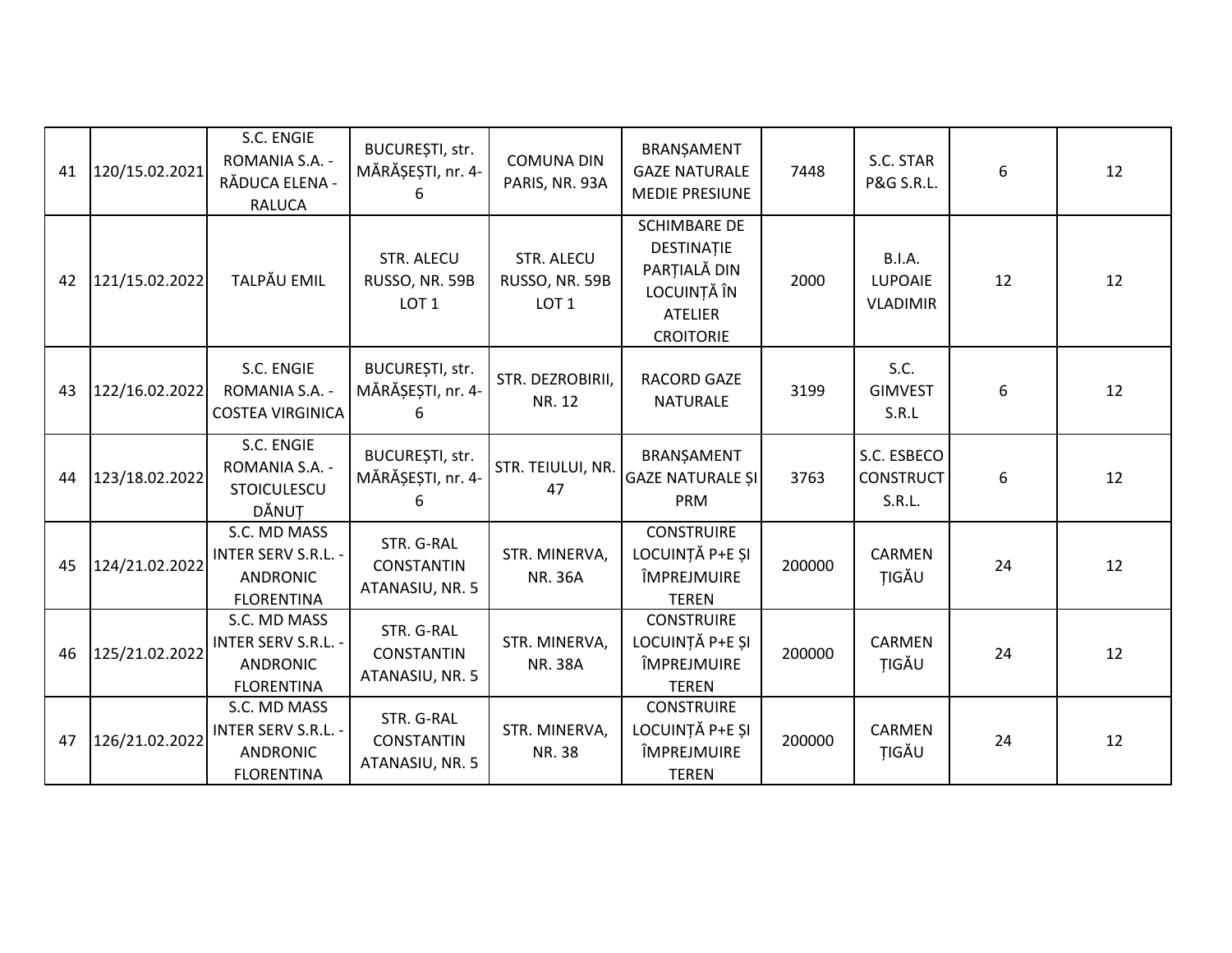| 48 | 127/21.02.2022 | S.C. MD MASS<br>INTER SERV S.R.L. -<br><b>ANDRONIC</b><br><b>FLORENTINA</b> | STR. G-RAL<br><b>CONSTANTIN</b><br>ATANASIU, NR. 5                                     | STR. FLORILOR,<br>NR. 32    | <b>CONSTRUIRE</b><br>LOCUINȚĂ<br>P+Eparțial ȘI<br>ÎMPREJMUIRE<br><b>TEREN</b>                                                                                          | 200000 | CARMEN<br>ŢIGĂU                             | 24 | 12 |
|----|----------------|-----------------------------------------------------------------------------|----------------------------------------------------------------------------------------|-----------------------------|------------------------------------------------------------------------------------------------------------------------------------------------------------------------|--------|---------------------------------------------|----|----|
| 49 |                | 128/21.02.2022 BELCIUGAN VASILE                                             | STR. CELULOZEI,<br>nr. 38, BL. ARȚAR,<br>SC. 1, ET. 1, AP. 6                           | STR. INDUSTRIEI,<br>NR. 130 | <b>ALIMENTARE CU</b><br><b>ENERGIE</b><br><b>ELECTRICĂ</b><br><b>INSTALAȚIE DE</b><br>RACORDARE ȘI<br>UTILIZARE -<br>BRANŞAMENT<br><b>ELECTRIC</b><br><b>MONOFAZAT</b> | 4897   | S.C.<br>EGHESMAN<br><b>ENERGY</b><br>S.R.L. | 6  | 12 |
| 50 |                | 129/21.02.2022 DRAGOMIR MARIA                                               | STR. CALEA<br>CĂLĂRAȘILOR, NR. STR. PANCIU, NR.<br>66, BL. 14, SC. 3,<br>ET. 4, AP. 43 | 16                          | <b>ALIMENTARE CU</b><br><b>ENERGIE</b><br><b>ELECTRICĂ</b><br><b>INSTALAȚIE DE</b><br>RACORDARE ȘI<br><b>UTILIZARE</b>                                                 | 6000   | S.C.<br>EGHESMAN<br><b>ENERGY</b><br>S.R.L. | 12 | 12 |
| 51 | 130/31.02.2022 | S.C. PATRADEGIP<br>S.R.L.                                                   | <b>B-DUL</b><br>DOROBANȚILOR,<br>NR. 9, BL. A9, SC.<br>3, P, AP. 1                     | STR. SIRIU, NR. 27          | ALIMENTARE CU<br><b>ENERGIE</b><br><b>ELECTRICĂ</b><br><b>INSTALAȚIE DE</b><br>RACORDARE ȘI<br><b>UTILIZARE</b>                                                        | 5800   | S.C.<br>EGHESMAN<br><b>ENERGY</b><br>S.R.L. | 12 | 12 |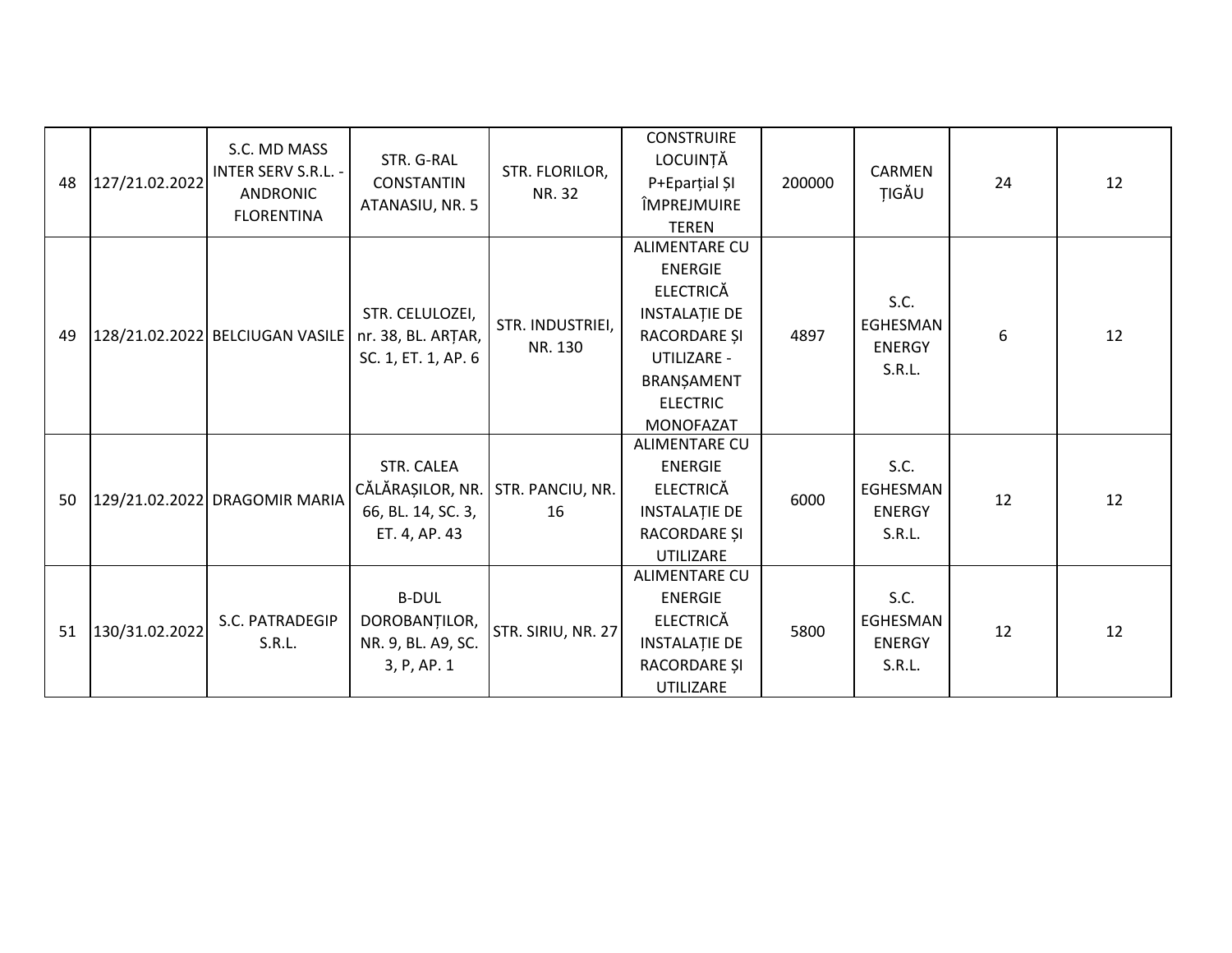| 52 | 131/21.02.2022 | <b>OMV PETROM</b><br><b>MARKETING</b><br>ROMANIA S.R.L.<br><b>BUCURESTI</b> | <b>BUCUREȘTI, STR.</b><br>CĂPITAN AVIATOR<br>ALEXANDRU<br>SERBĂNESCU, NR.<br>85, ET. 1, OVAL B | <b>STR. MIRCEA</b><br>MĂLĂERU, NR. 4,<br><b>STATIE PECO</b> | <b>SCHIMBARE</b><br>MIJLOACE DE<br>PUBLICITATE ȘI<br><b>ELEMENTE DE</b><br>SEMNALISTICĂ ÎN<br><b>INCINTA STATIE DE</b><br>CARBURANȚI<br>EXISTENTĂ 40<br>MIRCEA MĂLĂERU | 45000 | S.C. IKEN<br><b>CONSTRUCT</b><br>MANAGEME<br>NT S.R.L. | 12      | 12 |
|----|----------------|-----------------------------------------------------------------------------|------------------------------------------------------------------------------------------------|-------------------------------------------------------------|------------------------------------------------------------------------------------------------------------------------------------------------------------------------|-------|--------------------------------------------------------|---------|----|
| 53 | 132/21.02.2022 | S.C. ENGIE<br>ROMANIA S.A. -<br><b>TUDOR DIANA</b>                          | BUCUREȘTI, str.<br>MĂRĂȘEȘTI, nr. 4-<br>6                                                      | STR. REȘIȚA, NR.<br>39 LOT 2                                | BRANŞAMENT<br><b>GAZE NATURALE</b><br><b>MEDIE PRESIUNE</b>                                                                                                            | 2418  | S.C. STAR<br>P&G S.R.L.                                | 6       | 12 |
| 54 | 133/21.02.2022 | S.C. ENGIE<br>ROMANIA S.A. -<br>S.C. GECABUILD<br>S.R.L.                    | BUCUREȘTI, str.<br>MĂRĂȘEȘTI, nr. 4-                                                           | STR. MARE, NR.<br>35                                        | <b>EXTINDERE RETEA</b><br><b>ŞI BRANŞAMENT</b><br><b>GAZE NATURALE</b><br><b>MEDIE PRESIUNE</b>                                                                        | 22030 | S.C. STAR<br>P&G S.R.L.                                | 6       | 12 |
| 55 | 134/21.02.2022 | S.C. ENGIE<br>ROMANIA S.A. -<br>ZĂVOIU DARIUS<br><b>COSMIN</b>              | BUCUREȘTI, str.<br>MĂRĂȘEȘTI, nr. 4-                                                           | STR. CALEA<br>GALAȚI, NR. 266A                              | BRANŞAMENT<br><b>GAZE NATURALE</b>                                                                                                                                     | 7252  | S.C.<br><b>GAZTERM</b><br><b>PROIECT</b><br>S.R.L.     | 20 ZILE | 12 |
| 56 | 135/21.02.2022 | S.C. ENGIE<br>ROMANIA S.A. -<br>BARANGĂ<br><b>ECATERINA</b>                 | BUCUREȘTI, str.<br>MĂRĂȘEȘTI, nr. 4-                                                           | STR. GEORGE<br>TOPÂRCEANU,<br>NR. 79 - 79BIS,<br>NR. 152    | BRANŞAMENT<br><b>GAZE NATURALE</b>                                                                                                                                     | 44801 | S.C. GEANNI<br>STAR S.R.L.                             | 6       | 12 |
| 57 | 136/21.02.2022 | S.C. ENGIE<br>ROMANIA S.A. -<br><b>MIHAILOV</b><br>ANGHELUŞA                | BUCUREȘTI, str.<br>MĂRĂȘEȘTI, nr. 4-<br>6                                                      | STR. RODNEI, NR.<br>44                                      | BRANŞAMENT<br><b>GAZE NATURALE ȘI</b><br>PRM                                                                                                                           | 4281  | S.C.<br><b>GAZTERM</b><br><b>PROIECT</b><br>S.R.L.     | 20 ZILE | 12 |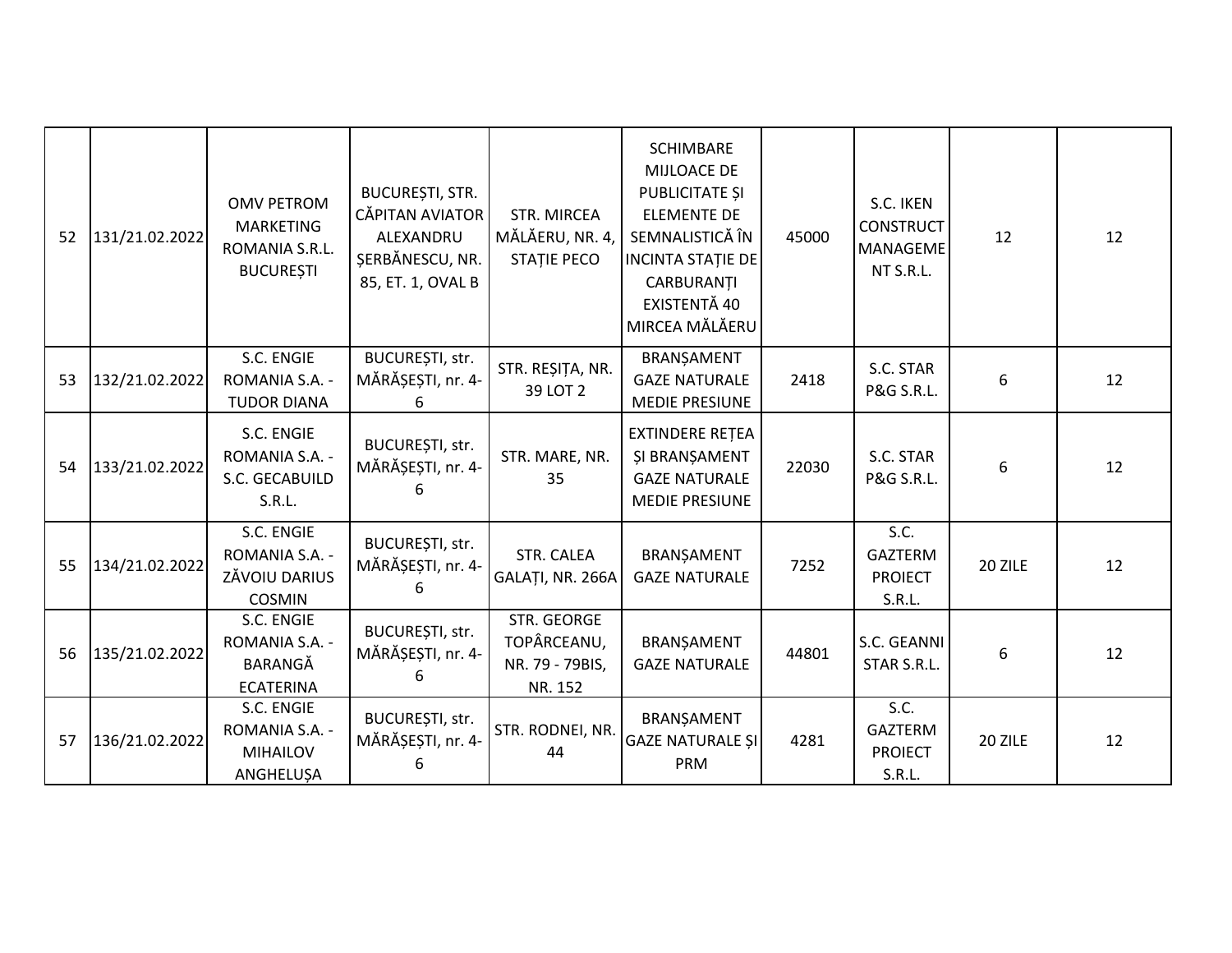| 58 | 137/22.02.2022     | S.C. MD MASS<br><b>INTER SERV S.R.L. -</b><br><b>ANDRONIC</b><br><b>FLORENTINA</b> | STR. G-RAL<br><b>CONSTANTIN</b><br>ATANASIU, NR. 5 | STR. MINERVA,<br>NR., 36                  | <b>CONSTRUIRE</b><br>LOCUINȚĂ P+E ȘI<br>ÎMPREJMUIRE<br><b>TEREN</b>                                                                                                                                                                            | 200000 | CARMEN<br>TIGĂU                             | 24 | 12 |
|----|--------------------|------------------------------------------------------------------------------------|----------------------------------------------------|-------------------------------------------|------------------------------------------------------------------------------------------------------------------------------------------------------------------------------------------------------------------------------------------------|--------|---------------------------------------------|----|----|
| 59 | 138/23.02.2022     | TÂRU DANIEL,<br><b>TÂRU CORNELIA</b><br>S.C. TITAN<br>EDILITARA S.R.L.             | STR. MIHAI<br>EMINESCU, NR. 42                     | STR. MIHAI<br>EMINESCU, NR.<br>42         | REPARAȚII FAȚADE                                                                                                                                                                                                                               | 15000  | <b>RODICA</b><br>MANOLESC<br>U              | 12 | 12 |
| 60 | 139/23.02.2022     | S.C. ENGIE<br><b>ROMANIA SA -</b><br>MARALOIU<br><b>BOGDAN</b>                     | <b>BUCUREȘTI, B-DUL</b><br>MĂRĂȘEȘTI, NR. 4<br>6   | <b>B-DUL</b><br>INDEPENDENTEI,<br>NR. 103 | RACORD GAZE<br><b>NATURALE</b>                                                                                                                                                                                                                 | 2280   | S.C.<br><b>GIMVEST</b><br>S.R.L.            | 6  | 12 |
| 61 | 140/23/02.202<br>2 | S.C. ENGIE<br><b>ROMANIA SA -</b><br>POPA VICTORITA                                | <b>BUCUREȘTI, B-DUL</b><br>MĂRĂȘEȘTI, NR. 4<br>6   | STR. CIUCAȘULUI,<br><b>NR.1</b>           | BRANŞAMENT<br><b>GAZE NATURALE</b>                                                                                                                                                                                                             | 6710   | S.C. I.R.I.G.C.<br><b>IMPEX S.R.L</b>       | 6  | 12 |
| 62 |                    | MĂRGĂRIT FĂNEL,<br>141/24.02.2022 MĂRGĂRIT DANA -<br>VALENTINA                     | STR.<br>PROGRESULUI, NR.<br>124                    | STR. IEZERULUI,<br><b>NR.1</b>            | <b>SCHIMBARE DE</b><br><b>DESTINAȚIE DIN</b><br>SECTIE DE<br>PANIFICAȚIE ÎN<br>ATELIER MOBILĂ ȘI<br><b>ATELIER</b><br>ÎNTREȚINERE<br><b>AUTO ȘI</b><br>RECOMPARTIMEN<br>TARE FĂRĂ<br><b>MODIFICAREA</b><br>CĂILOR DE ACCES<br><b>EXISTENTE</b> | 400    | <b>B.I.A.</b><br>LUPOAIE<br><b>VLADIMIR</b> | 12 | 12 |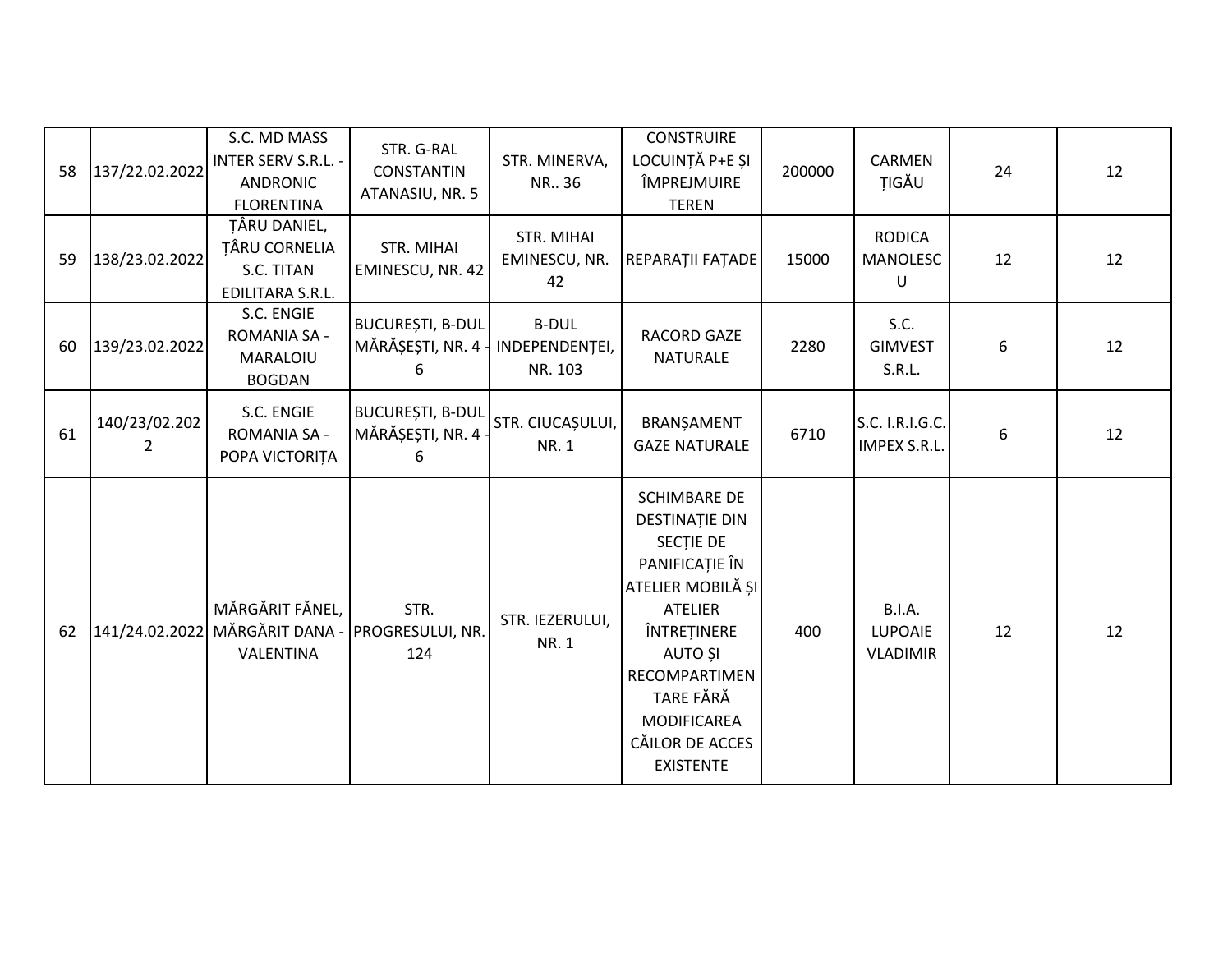| 63 | 142/24.02.2022 | S.C. ENGIE<br><b>ROMANIA SA -</b>                                                              | BUCUREȘTI, B-DUL<br>MĂRĂȘEȘTI, NR. 4 -             | <b>STR. NICOLAE</b><br>TITULESCU, NR.   | BRANȘAMENT<br><b>GAZE NATURALE</b>                                                   | 3365    | S.C. STAR<br>P&G S.R.L.                            | 6 | 12 |
|----|----------------|------------------------------------------------------------------------------------------------|----------------------------------------------------|-----------------------------------------|--------------------------------------------------------------------------------------|---------|----------------------------------------------------|---|----|
| 64 | 143/24.02.2022 | <b>TAPU IULIANA</b><br>S.C. ENGIE<br><b>ROMANIA SA -</b><br><b>TATU CRISTINA -</b><br>VALERICĂ | 6<br><b>BUCUREȘTI, B-DUL</b><br>MĂRĂȘEȘTI, NR. 4 - | 139<br>STR. NICOPOLE,<br><b>NR. 52A</b> | <b>MEDIE PRESIUNE</b><br>BRANȘAMENT<br><b>GAZE NATURALE</b><br><b>MEDIE PRESIUNE</b> | 4020,77 | S.C. STAR<br><b>P&amp;G S.R.L.</b>                 | 6 | 12 |
| 65 | 144/24.02.2022 | S.C. ENGIE<br><b>ROMANIA SA -</b><br>ZAHIU IONUȚ                                               | <b>BUCUREȘTI, B-DUL</b><br>MĂRĂȘEȘTI, NR. 4 -<br>6 | STR. SMÎRDAN,<br>NR. 52                 | BRANȘAMENT<br><b>GAZE NATURALE</b><br><b>MEDIE PRESIUNE</b>                          | 4379,83 | S.C. STAR<br>P&G S.R.L.                            | 6 | 12 |
| 66 | 145/24.02.2022 | S.C. ENGIE<br><b>ROMANIA SA -</b><br><b>TUDORACHE LILIAN</b>                                   | <b>BUCUREȘTI, B-DUL</b><br>MĂRĂȘEȘTI, NR. 4 -      | STR. MIRCEA CEL<br>MARE, NR. 106BIS     | BRANŞAMENT<br><b>GAZE NATURALE</b>                                                   | 6253    | S.C. I.R.I.G.C.<br>IMPEX S.R.L.                    | 6 | 12 |
| 67 |                | S.C. ENGIE<br>146/24.02.2022 ROMANIA SA - ENE<br><b>DOBRITA</b>                                | <b>BUCUREȘTI, B-DUL</b><br>MĂRĂȘEȘTI, NR. 4-<br>6  | STR.<br>COLECTORULUI,<br>NR. 17         | RACORD GAZE<br><b>NATURALE</b>                                                       | 3962    | S.C.<br><b>GIMVEST</b><br>S.R.L.                   | 6 | 12 |
| 68 | 147/24.02.2022 | S.C. ENGIE<br><b>ROMANIA SA -</b><br><b>VASILE MARIANA</b>                                     | <b>BUCUREȘTI, B-DUL</b><br>MĂRĂȘEȘTI, NR. 4 -      | STR. ION SLAVICI,<br>NR. 37             | BRANȘAMENT<br><b>GAZE NATURALE SI</b><br>PRM                                         | 3763    | S.C.<br><b>GAZTERM</b><br><b>PROIECT</b><br>S.R.L. | 6 | 12 |
| 69 | 148/24.02.2022 | S.C. ENGIE<br><b>ROMANIA SA -</b><br><b>BOLDEANU</b><br>CONSTANȚA                              | BUCUREȘTI, B-DUL<br>MĂRĂȘEȘTI, NR. 4-<br>6         | STR. COSTACHE<br>NEGRUZZI, NR.<br>158   | BRANŞAMENT<br><b>GAZE NATURALE</b><br><b>MEDIE PRESIUNE</b>                          | 2892    | S.C. STAR<br>P&G S.R.L.                            | 6 | 12 |
| 70 | 149/24.02.2022 | S.C. ENGIE<br><b>ROMANIA SA -</b><br><b>NENCIU PETRICA</b>                                     | <b>BUCUREȘTI, B-DUL</b><br>MĂRĂȘEȘTI, NR. 4<br>6   | STR. MOLDOVEI,<br>NR. 16                | BRANȘAMENT<br><b>GAZE NATURALE</b><br><b>MEDIE PRESIUNE</b>                          | 3861    | S.C. STAR<br>P&G S.R.L.                            | 6 | 12 |